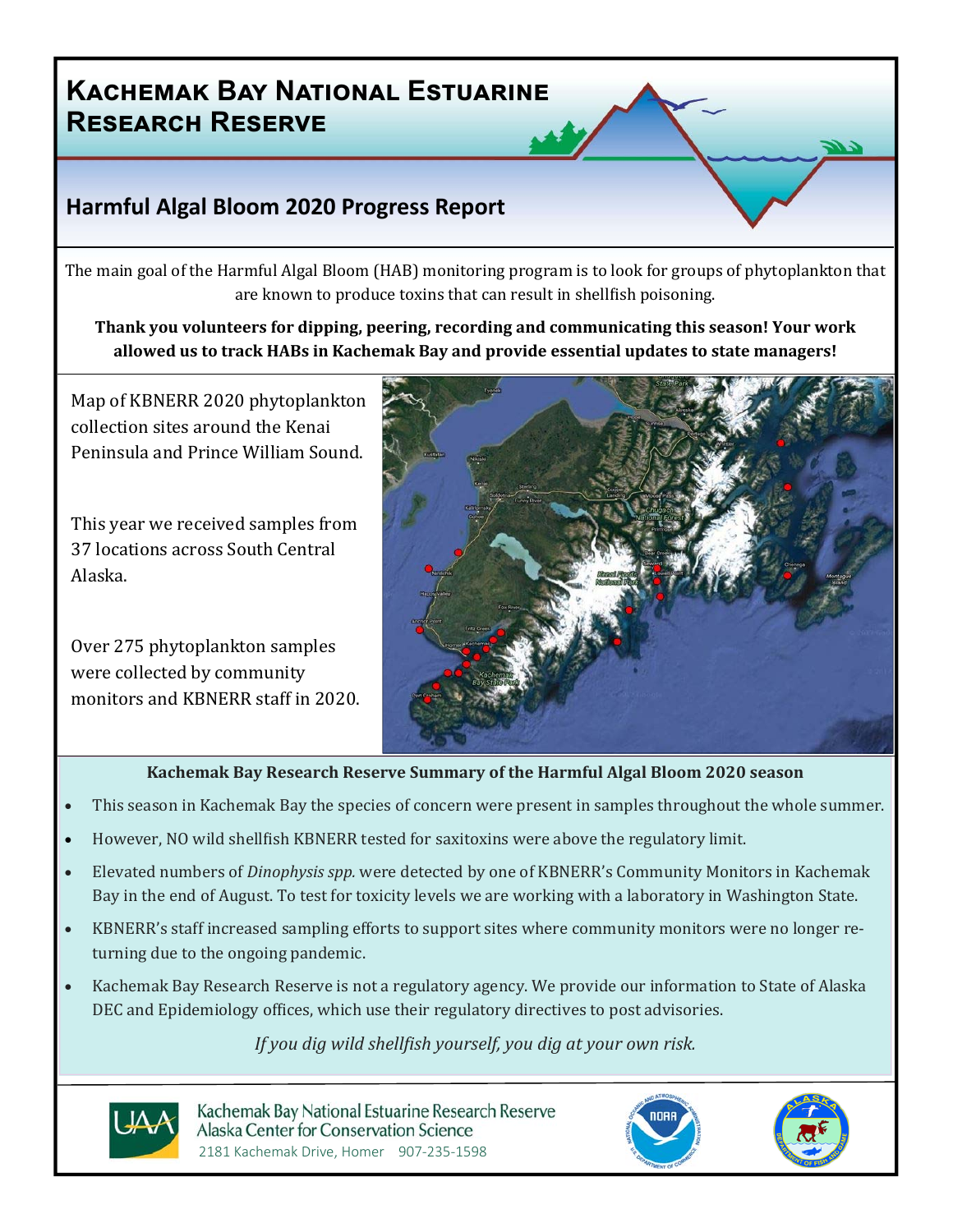## **Harmful Algal Bloom 2020 Progress Report**

The chart below shows which months of 2020 we observed *Dinophysis*, *Alexandrium*, or *Pseudo‐nitzschia*, the three groups of phytoplankton in Kachemak Bay that can produce toxins.

Green indicates months they were observed in a sample, grey represents no observations. Because the number of samples we receive varies from week to week this figure represents the minimum number of months these species were present in Kachemak Bay waters.



From the chart above we can notice that species of concern were present for at least nine months of 2020 in Kachemak Bay. All three species were present in samples from early May through the middle of August. The pie charts below depict the percentage of samples in which species of concern were present in 2020. In comparison to 2019, *Pseudo‐nitzschia* and *Alexandrium* were present in fewer of our samples, whereas *Dinophysis* increased from being present in 36% of our samples in 2019 to 39% of samples in 2020.

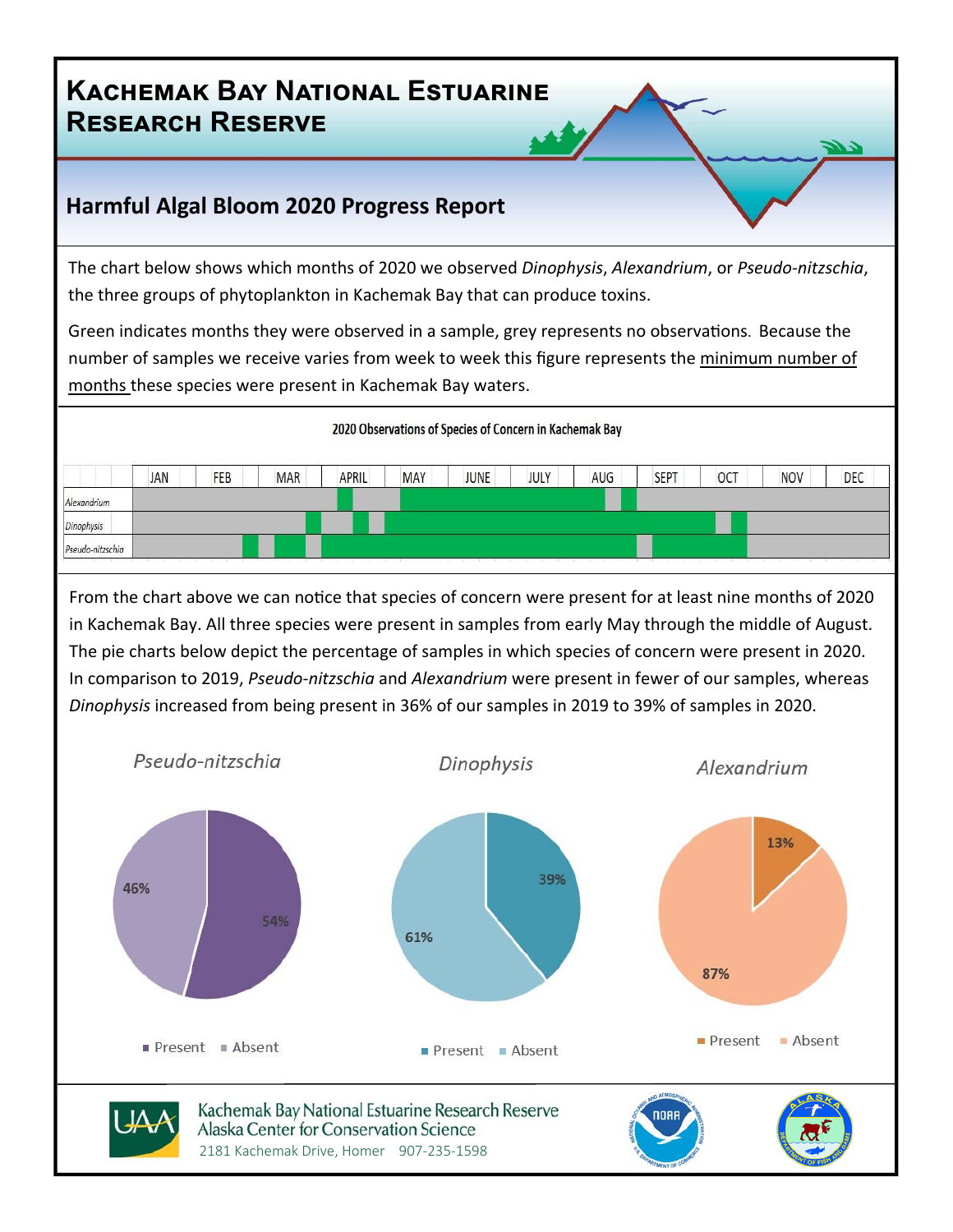## **Harmful Algal Bloom 2020 Progress Report**

#### **HAB Research in Kachemak Bay:**

#### **Ongoing:**

KBNERR has been partnering with UAF, NOAA and Oregon State University on a 4-year effort to examine the occurrence of Paralytic Shellfish Poisoning toxins in the marine food web of Kachemak Bay with comparison sites in Prince William Sound and Kodiak. Starting in 2018, the North Pacific Research Board-funded project, has focused on transfer of toxins from algal blooms in the Bay to other plankton, forage fish and salmon. Information about the project and interim results will be provided at the 2021 Kachemak Bay Science Conference in the spring. The Kachemak Bay Science Conference will be a virtual event this year.

#### **Upcoming:**

In 2021, KBNERR is beginning a new project that looks at how HAB toxins may be affecting forage fish in Kachemak Bay. This research builds on recent work looking at toxins in the marine food web being conducted by our NOAA collaborators. Look for more information about this project during the 2021 Kachemak Bay Science Conference taking place this upcoming spring.

#### **The Summer of 2020: Fatality Event**

The summer of 2020 brought with it the first fatality event connected to paralytic shellfish poisoning in the state of Alaska in the past decade. The individual was located in Unalaska and had harvested blue mussels and snails from a local beach with their family before consuming the shellfish. The individual began experiencing symptoms and was first sent to a local health clinic before being flown to an Anchorage hospital where they ended up passing away. Toxin testing of the shellfish that were consumed showed that they were more than 100 times higher than the regulatory limits established by the FDA. This tragic fatality shows that the risks of shellfish poisoning from consuming wild shellfish are very much real in the state of Alaska. KBNERR provided assistance by sharing resources and helping to develop the public service announcement that was released by the Depart‐ ment of Health and Social Services.





Kachemak Bay National Estuarine Research Reserve Alaska Center for Conservation Science 2181 Kachemak Drive, Homer 907‐235‐1598